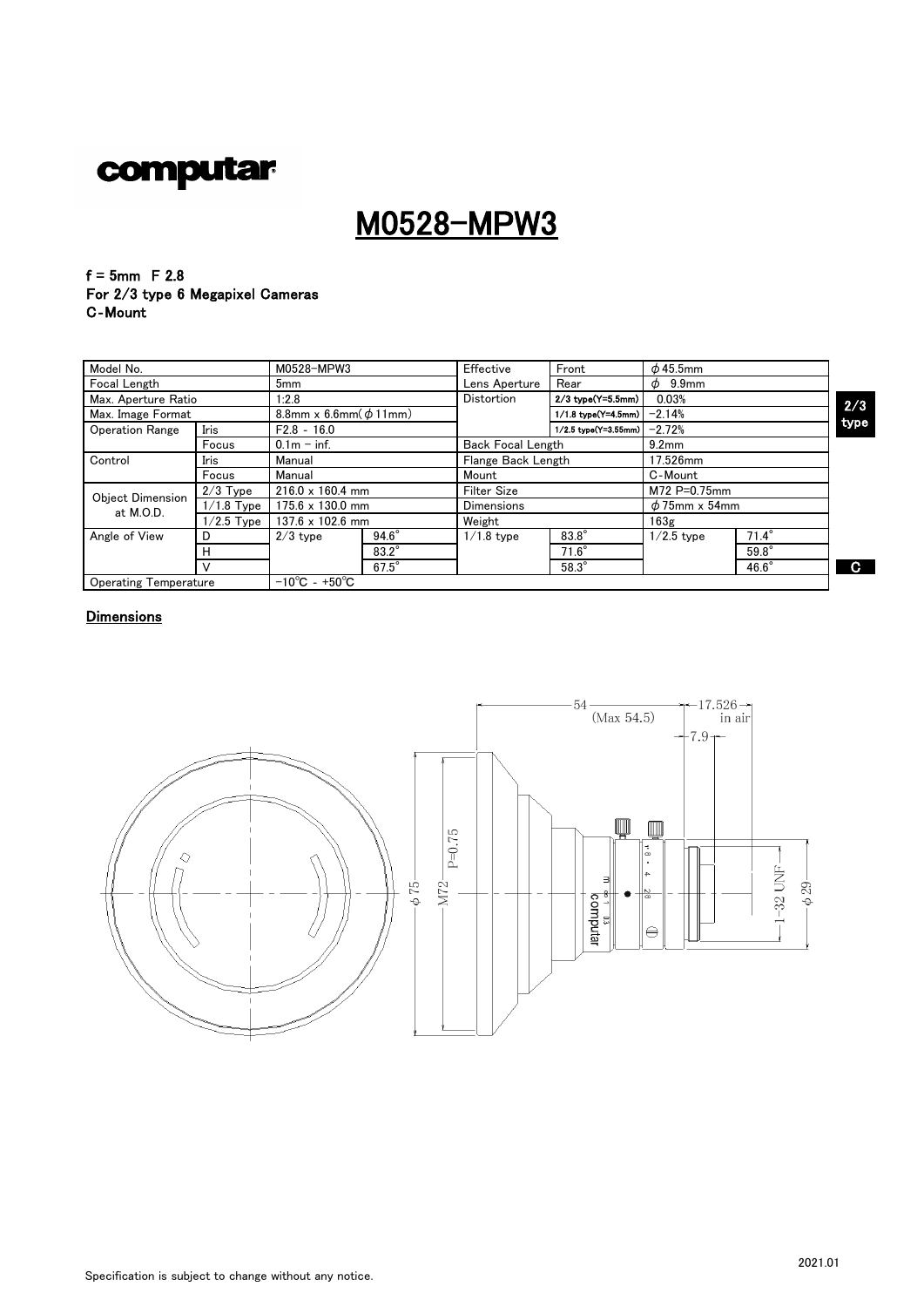## M0828-MPW3

 $f = 8$ mm F 2.8 For 2/3 type 6 Megapixel Cameras C‐Mount

| Model No.                     |              | M0828-MPW3                         |                       | Effective           | Front                                         | $\phi$ 21.2mm   |                      |      |
|-------------------------------|--------------|------------------------------------|-----------------------|---------------------|-----------------------------------------------|-----------------|----------------------|------|
| Focal Length                  |              |                                    | 8mm                   |                     | Rear                                          | $\phi$ 10.1mm   |                      |      |
| Max. Aperture Ratio           |              |                                    | Distortion<br>1:2.8   |                     | 2/3 type(Y=5.5mm)                             | $-1.80%$        |                      | 2/3  |
| Max. Image Format             |              | 8.8mm x 6.6mm $(\phi 11$ mm)       |                       | 1/1.8 type(Y=4.5mm) |                                               | $-1.68%$        |                      |      |
| <b>Operation Range</b>        | Iris         | $F2.8 - 16.0$                      |                       |                     | 1/2.5 type(Y=3.55mm)                          | $-1.28%$        |                      | type |
|                               | Focus        | $0.1m - inf.$                      |                       |                     | <b>Back Focal Length</b><br>9.2 <sub>mm</sub> |                 |                      |      |
| Control                       | Iris         | Manual                             |                       |                     | Flange Back Length                            |                 |                      |      |
|                               | Focus        | Manual                             |                       | Mount               |                                               | C-Mount         |                      |      |
|                               | $2/3$ Type   | $122.2 \times 90.8$ mm             |                       | Filter Size         |                                               | M30.5 P=0.5mm   |                      |      |
| Object Dimension<br>at M.O.D. | $1/1.8$ Type |                                    | $98.2 \times 75.8$ mm |                     | <b>Dimensions</b>                             |                 | $\phi$ 32mm x 35.5mm |      |
|                               | $1/2.5$ Type | $65.6 \times 49.0 \text{ mm}$      |                       | Weight              |                                               | 58 <sub>g</sub> |                      |      |
| Angle of View                 | D            | $2/3$ type                         | $68.5^\circ$          | $1/1.8$ type        | $57.7^\circ$                                  | $1/2.5$ type    | $47.2^\circ$         |      |
|                               | н            |                                    | $57.0^\circ$          |                     | $47.3^\circ$                                  |                 | $38.5^\circ$         |      |
|                               |              |                                    | $44.2^\circ$          |                     | $37.5^\circ$                                  |                 | $29.4^\circ$         | C.   |
| <b>Operating Temperature</b>  |              | $-10^{\circ}$ C - +50 $^{\circ}$ C |                       |                     |                                               |                 |                      |      |



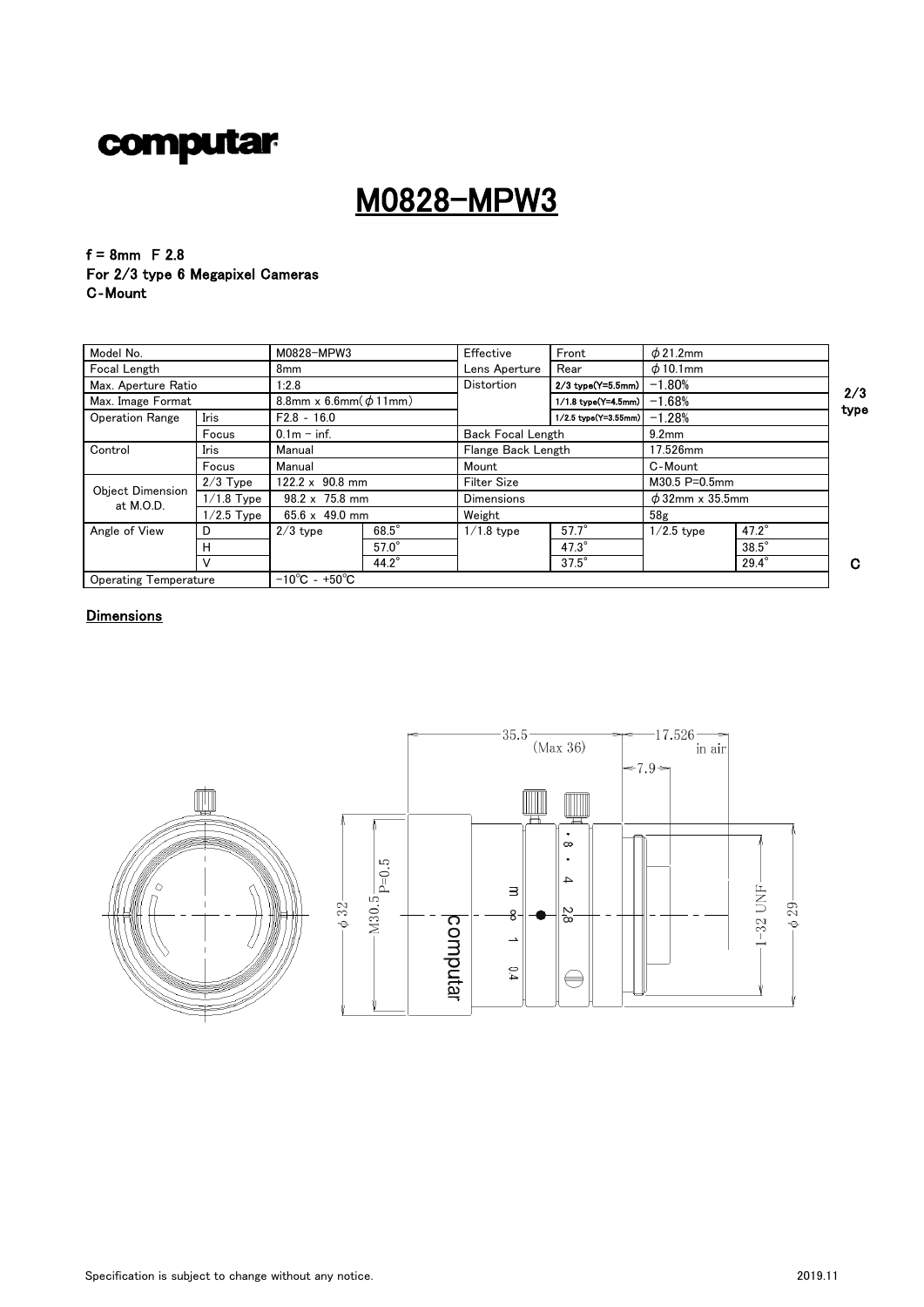## M1228-MPW3

 $f = 12$ mm F 2.8 For 2/3 type 6 Megapixel Cameras C‐Mount

| Model No.                     |              | M1228-MPW3                         |              | Effective                | Front                | $\phi$ 18.8mm        |              |      |
|-------------------------------|--------------|------------------------------------|--------------|--------------------------|----------------------|----------------------|--------------|------|
| Focal Length                  |              |                                    | 12mm         |                          | Rear                 | $\phi$ 10.3mm        |              |      |
| Max. Aperture Ratio           |              |                                    | 1:2.8        |                          | $2/3$ type(Y=5.5mm)  | $-0.10%$             |              | 2/3  |
| Max. Image Format             |              | 8.8mm x 6.6mm $(\phi 11$ mm)       |              |                          | 1/1.8 type(Y=4.5mm)  | 0.04%                |              |      |
| <b>Operation Range</b>        | Iris         | $F2.8 - 16.0$                      |              |                          | 1/2.5 type(Y=3.55mm) | $0.00\% *$           |              | type |
|                               | Focus        | $0.1m - inf$ .                     |              | <b>Back Focal Length</b> |                      | 9.2 <sub>mm</sub>    |              |      |
| Control                       | Iris         | Manual                             |              | Flange Back Length       |                      | 17.526mm             |              |      |
|                               | Focus        | Manual                             |              | Mount                    |                      | C-Mount              |              |      |
|                               | $2/3$ Type   | $83.0 \times 62.0$ mm              |              | <b>Filter Size</b>       |                      | M27 P=0.5mm          |              |      |
| Object Dimension<br>at M.O.D. | $1/1.8$ Type | $67.7 \times 50.6$ mm              |              | <b>Dimensions</b>        |                      | $\phi$ 29mm x 43.5mm |              |      |
|                               | $1/2.5$ Type | $53.4 \times 40.2$ mm              |              | Weight                   |                      | 60 <sub>g</sub>      |              |      |
| Angle of View                 | D            | $2/3$ type                         | $49.3^\circ$ | $1/1.8$ type             | $40.8^\circ$         | $1/2.5$ type         | 33.0°        |      |
|                               | н            |                                    | $40.3^\circ$ |                          | $33.1^\circ$         |                      | $26.7^\circ$ |      |
|                               |              |                                    | $30.8^\circ$ |                          | $26.0^\circ$         |                      | 20.3°        | G    |
| <b>Operating Temperature</b>  |              | $-10^{\circ}$ C - +50 $^{\circ}$ C |              |                          |                      |                      |              |      |

\*Described up to two decimal places.

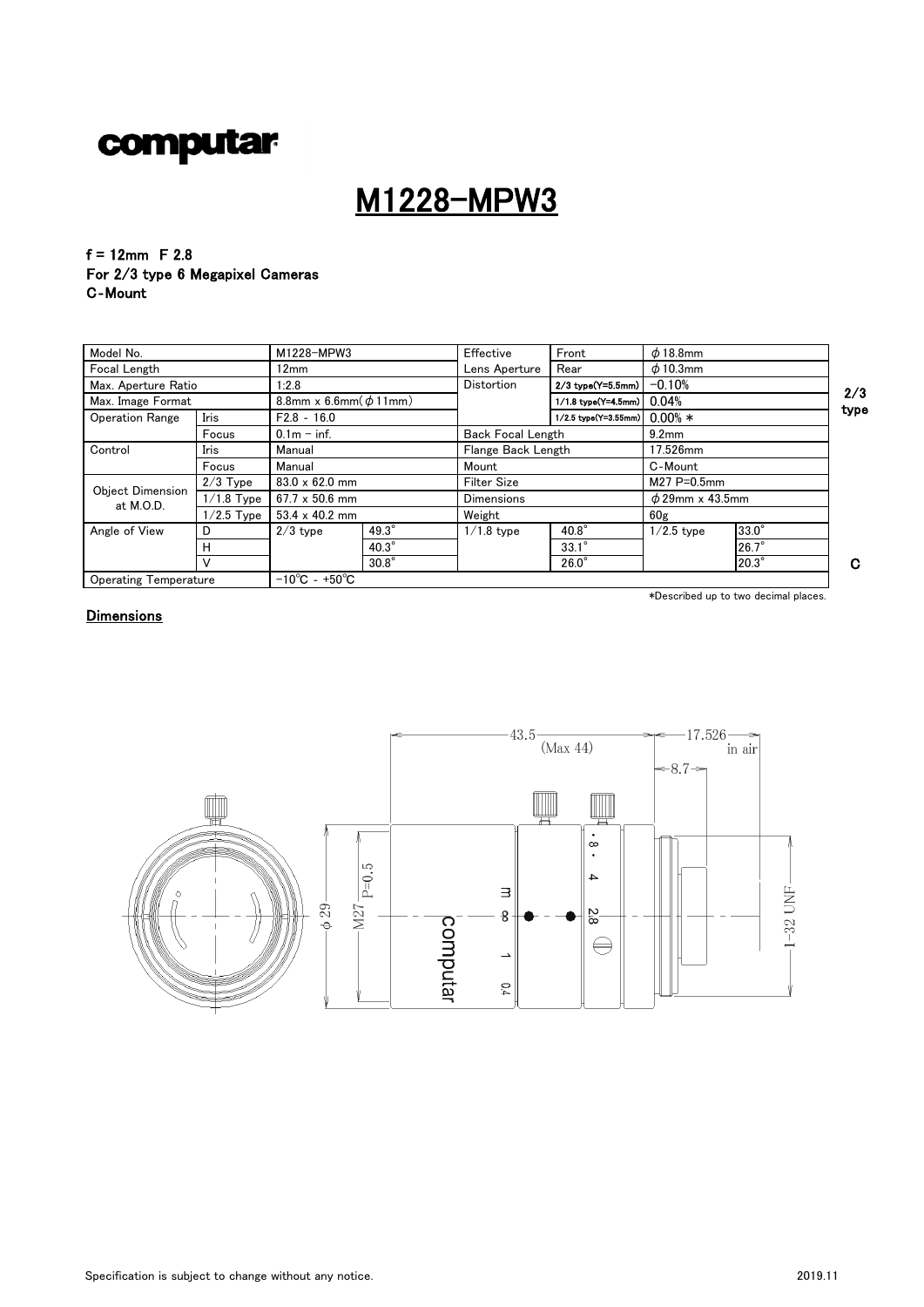## M1628-MPW3

 $f = 16$ mm F 2.8 For 2/3 type 6 Megapixel Cameras C‐Mount

| Model No.                     |              | M1628-MPW3                         |              | Effective                | Front                | $\phi$ 14.1mm      |              |      |  |
|-------------------------------|--------------|------------------------------------|--------------|--------------------------|----------------------|--------------------|--------------|------|--|
| <b>Focal Length</b>           |              | 16mm                               |              | Lens Aperture            | Rear                 | $\phi$ 9.1 mm      |              |      |  |
| Max. Aperture Ratio           |              |                                    |              | Distortion(INF)          | 2/3 type(Y=5.5mm)    | 0.47%              |              | 2/3  |  |
| Max. Image Format             |              | 8.8mm x 6.6mm $(\phi 11.0$ mm)     |              |                          | 1/1.8 type(Y=4.5mm)  | 0.15%              |              |      |  |
| <b>Operation Range</b>        | Iris         | $F2.8 - 16.0$                      |              |                          | 1/2.5 type(Y=3.55mm) | 0.03%              |              | type |  |
|                               | Focus        | $0.25m - inf.$                     |              | <b>Back Focal Length</b> |                      | 10.3 <sub>mm</sub> |              |      |  |
| Control                       | Iris         | Manual                             |              | Flange Back Length       |                      | 17.526mm           |              |      |  |
|                               | Focus        | Manual                             |              | Mount                    |                      | C-Mount            |              |      |  |
|                               | $2/3$ Type   | $140.6 \times 105.4$ mm            |              | <b>Filter Size</b>       |                      | M27 P=0.5mm        |              |      |  |
| Object Dimension<br>at M.O.D. | $1/1.8$ Type | $115.0 \times 86.2 \text{ mm}$     |              | <b>Dimensions</b>        |                      | $\phi$ 29mm x 29mm |              |      |  |
|                               | $1/2.5$ Type | $91.0 \times 68.6$ mm              |              | Weight                   |                      | 37 <sub>g</sub>    |              |      |  |
| Angle of View                 | D            | $2/3$ type                         | $37.8^\circ$ | $1/1.8$ type             | $31.4^\circ$         | $1/2.5$ type       | $25.0^\circ$ |      |  |
|                               | н            |                                    | $30.7^\circ$ |                          | $25.3^\circ$         |                    | $20.2^\circ$ |      |  |
|                               |              |                                    | $23.3^\circ$ |                          | $19.2^\circ$         |                    | $15.3^\circ$ | C    |  |
| <b>Operating Temperature</b>  |              | $-10^{\circ}$ C - +50 $^{\circ}$ C |              |                          |                      |                    |              |      |  |



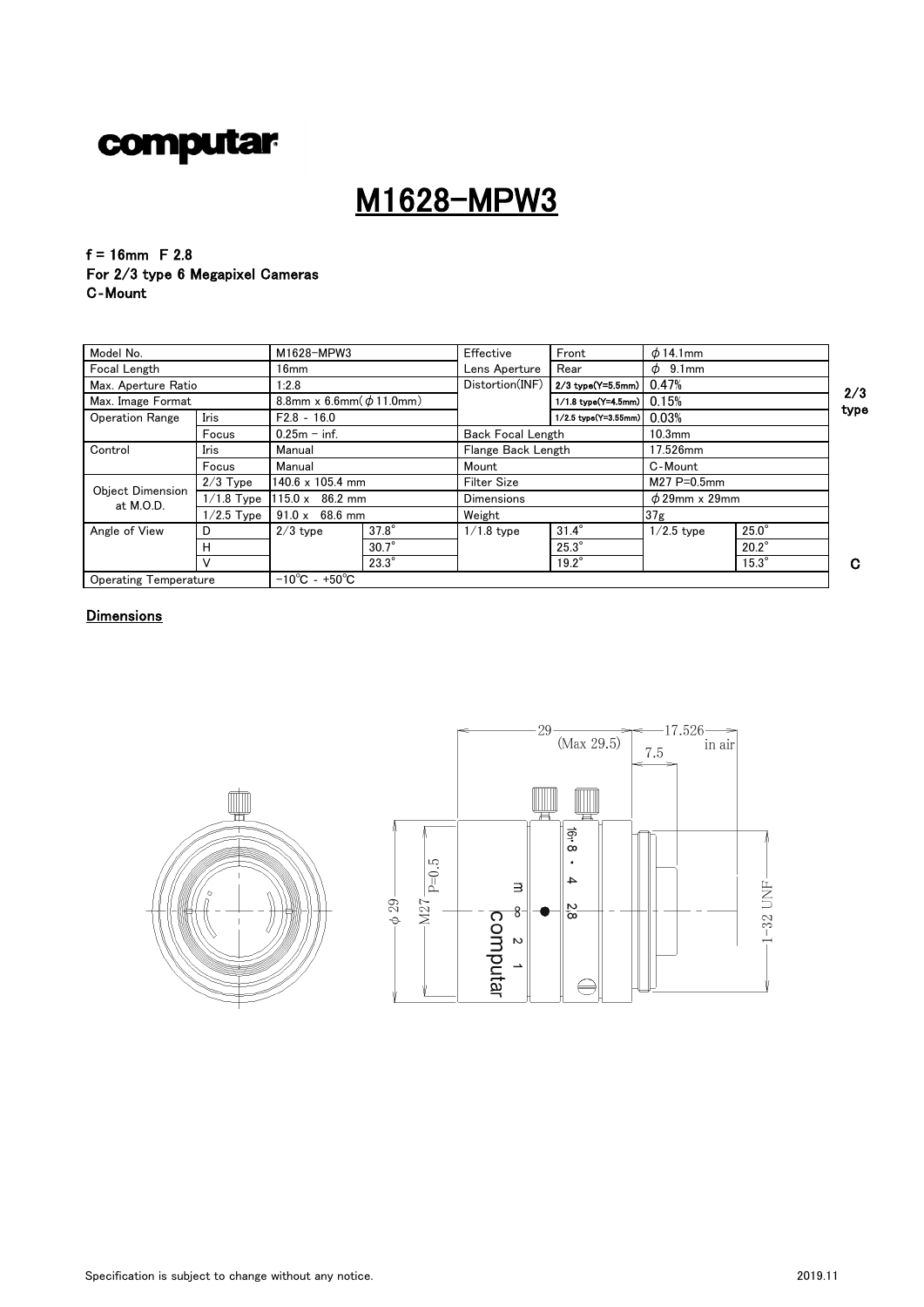

## M3528-MPW3

 $f = 35$ mm F 2.8 For 2/3 type 6 Megapixel Cameras C‐Mount

| Model No.                            |              |                                    | M3528-MPW3<br>Effective       |                    | Front                         | $\phi$ 17.8mm        |              |     |
|--------------------------------------|--------------|------------------------------------|-------------------------------|--------------------|-------------------------------|----------------------|--------------|-----|
| Focal Length                         |              |                                    | 35 <sub>mm</sub>              |                    | Rear                          | $\phi$ 11.8mm        |              |     |
| Max. Aperture Ratio                  |              |                                    | $Distortion(\infty)$<br>1:2.8 |                    | 2/3 type(Y=5.5mm)             | 0.06%                |              | 2/  |
| Max. Image Format                    |              | 8.8mm x 6.6mm $(\phi 11$ mm)       |                               |                    | 1/1.8 type(Y=4.5mm)           | 0.04%                |              |     |
| <b>Operation Range</b>               | Iris         | $F2.8 - 16.0$                      | $0.25m - inf.$                |                    | 0.03%<br>1/2.5 type(Y=3.55mm) |                      |              | typ |
|                                      | Focus        |                                    |                               |                    | <b>Back Focal Length</b>      |                      | 18.0mm       |     |
| Control                              | Iris         | Manual                             |                               | Flange Back Length |                               | 17.526mm             |              |     |
|                                      | Focus        | Manual                             |                               | Mount              |                               | C-Mount              |              |     |
|                                      | $2/3$ Type   | $45.1 \times 33.8$ mm              |                               | <b>Filter Size</b> |                               | M27 P=0.5mm          |              |     |
| <b>Object Dimension</b><br>at M.O.D. | $1/1.8$ Type | $36.6 \times 27.4$ mm              |                               | <b>Dimensions</b>  |                               | $\phi$ 29mm x 38.5mm |              |     |
|                                      | $1/2.5$ Type | $29.3 \times 21.9$ mm              |                               | Weight             |                               | 48 <sub>g</sub>      |              |     |
| Angle of View                        | D            | $2/3$ type                         | $17.9^\circ$                  | $1/1.8$ type       | $14.4^\circ$                  | $1/2.5$ type         | $11.6^\circ$ |     |
|                                      | н            |                                    | $14.3^\circ$                  |                    | $11.7^\circ$                  | $\phi$ 7.1           | $9.3^\circ$  |     |
|                                      |              |                                    | $10.8^\circ$                  |                    | $8.7^\circ$                   |                      | $7.0^\circ$  | C   |
| <b>Operating Temperature</b>         |              | $-10^{\circ}$ C - +50 $^{\circ}$ C |                               |                    |                               |                      |              |     |



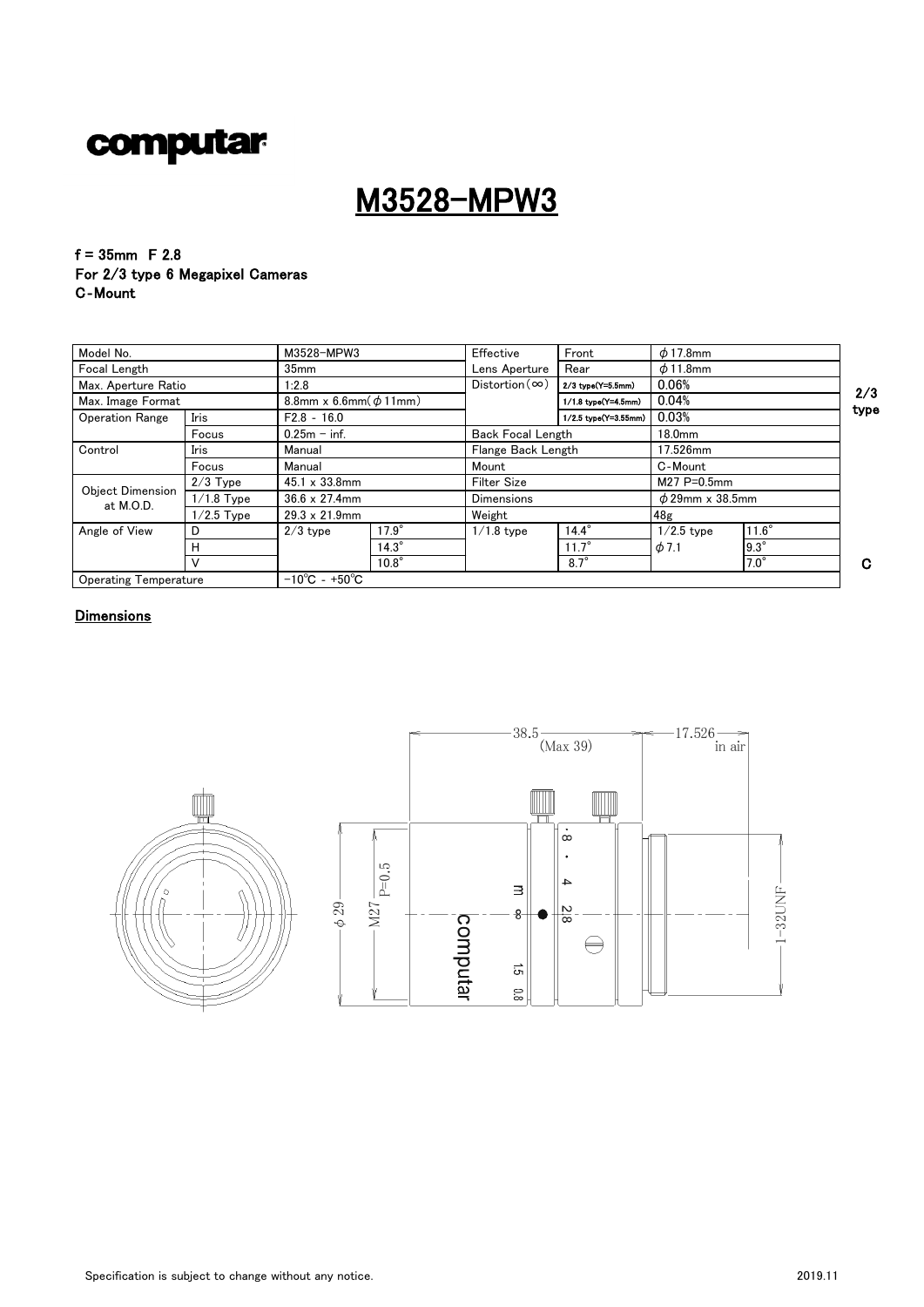## M5028-MPW3

 $f = 50$ mm F 2.8 For 2/3 type 6 Megapixel Cameras C‐Mount

| Model No.                     |              | M5028-MPW3                         |              | Effective                | Front                          | $\phi$ 17.8mm      |             |      |  |
|-------------------------------|--------------|------------------------------------|--------------|--------------------------|--------------------------------|--------------------|-------------|------|--|
| Focal Length                  |              | 50 <sub>mm</sub>                   |              | Lens Aperture            | Rear                           | $\phi$ 9.9mm       |             |      |  |
| Max. Aperture Ratio           |              | 1:2.8                              |              |                          | 2/3 type(Y=5.5mm)              | $0.00\% *$         |             | 2/3  |  |
| Max. Image Format             |              | 8.8mm x 6.6mm $(\phi 11$ mm)       |              |                          | 1/1.8 type(Y=4.5mm) $0.00\% *$ |                    |             |      |  |
| <b>Operation Range</b>        | Iris         | $F2.8 - 16.0$                      |              |                          | 1/2.5 type(Y=3.55mm)           | $0.00\% *$         |             | type |  |
|                               | Focus        | $0.3m - inf.$                      |              | <b>Back Focal Length</b> |                                | 26.3mm             |             |      |  |
| Control                       | Iris         | Manual                             |              | Flange Back Length       |                                | 17.526mm           |             |      |  |
|                               | Focus        | Manual                             |              | Mount                    |                                | C-Mount            |             |      |  |
|                               | $2/3$ Type   | $64.1 \times 48.1$ mm              |              | <b>Filter Size</b>       |                                | M27 P=0.5mm        |             |      |  |
| Object Dimension<br>at M.O.D. | $1/1.8$ Type | $52.5 \times 39.4$ mm              |              | <b>Dimensions</b>        |                                | $\phi$ 29mm x 56mm |             |      |  |
|                               | $1/2.5$ Type | $41.5 \times 31.3$ mm              |              | Weight                   |                                | 65g                |             |      |  |
| Angle of View                 | D            | $2/3$ type                         | $12.5^\circ$ | $1/1.8$ type             | $10.2^\circ$                   | $1/2.5$ type       | $8.1^\circ$ |      |  |
|                               | н            |                                    | $10.0^\circ$ |                          | $8.2^\circ$                    |                    | $6.5^\circ$ |      |  |
|                               |              |                                    | $7.5^\circ$  |                          | $6.2^\circ$                    |                    | $4.9^\circ$ | C.   |  |
| <b>Operating Temperature</b>  |              | $-10^{\circ}$ C - +50 $^{\circ}$ C |              |                          |                                |                    |             |      |  |

\*Described up to two decimal places.